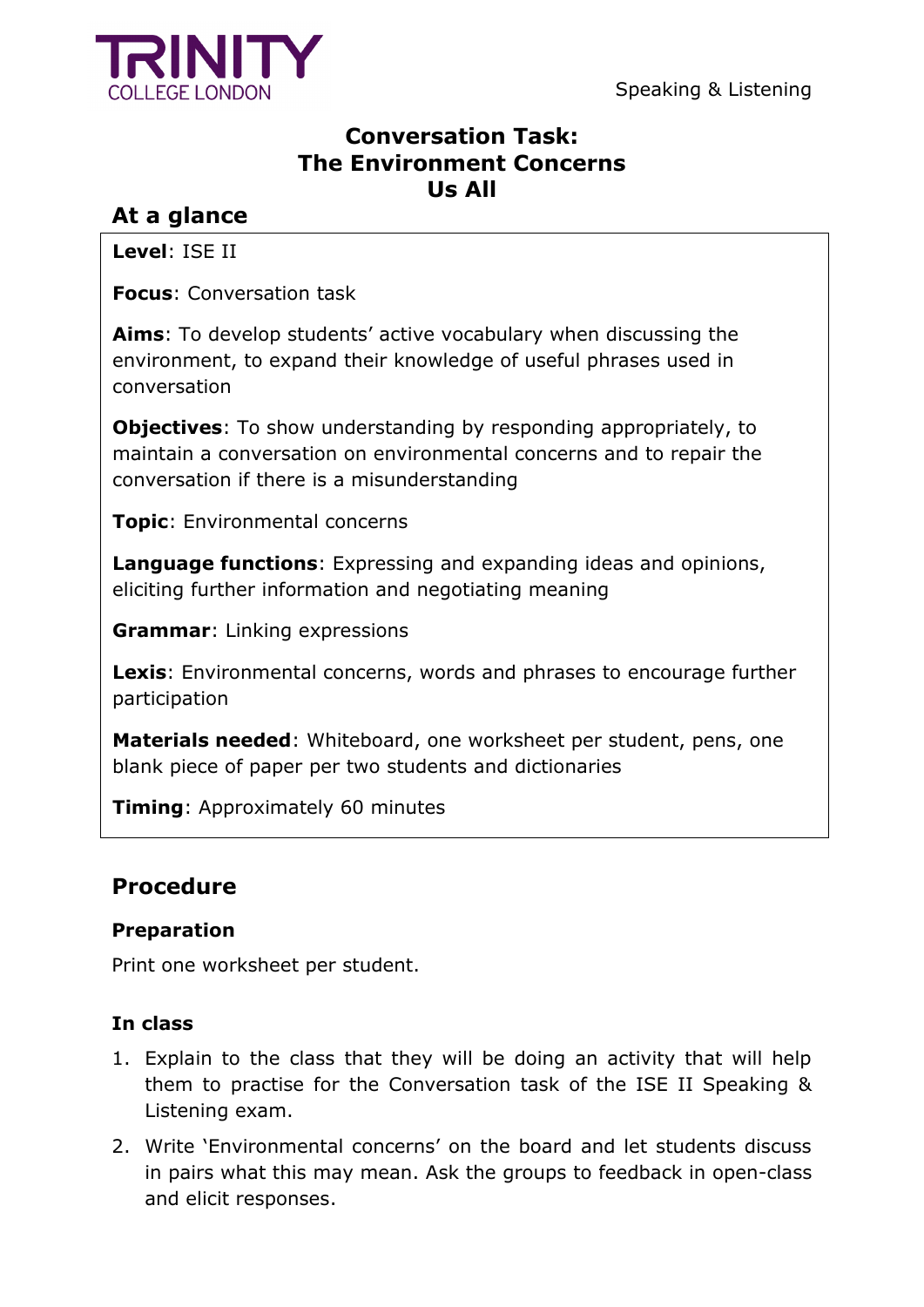

- 3. Give each student a copy of the worksheet and ask them to complete Task A. Tell the students to put a tick next to the environmental concerns that were mentioned in step 2. Ask students to compare their answers with their partner and discuss the meaning of the new environmental concerns. Then carry out group feedback.
- 4. Put students in pairs and give each pair one piece of blank paper. Ask the students to draw a circle on the blank piece of paper. Let them pick one environmental concern and ask them to write it in the circle (ensure that not all of the students choose the same concern). Ask the students to write down as many words that come to mind when thinking of the environmental concern of their choice. Let them use a dictionary, if possible. Monitor and assist if necessary.
- 5. Discuss as a group and write any useful vocabulary on the board.
- 6. Tell the class they are going to discuss one or more of the environmental concerns in groups later, but before they do they are going to look at some useful expressions they can use during the conversation phase.

| <b>Linking words</b> | <b>Asking for an</b><br>opinion | <b>Asking for</b><br>clarification |
|----------------------|---------------------------------|------------------------------------|
|                      |                                 |                                    |
|                      |                                 |                                    |
|                      |                                 |                                    |

7. Draw the following table on the board:

Elicit some example phrases/expressions for each column.

- 8. Tell students to complete Task B. Ask them to put each expression into the correct column. Ask students to compare their answers in pairs. Then carry out group feedback. Write the answers on the board or ask the students to do this.
- 9. Practise the pronunciation of the words and expressions by asking the class to repeat after you. When modelling, use the appropriate intonation patterns. Drill the words chorally and individually.
- 10.Put students in pairs and let them discuss one environmental concern. Ask them to use as many linking words from Task B as possible. Monitor and assist if necessary. After a few minutes, ask the students to choose another environmental concern and discuss it in pairs.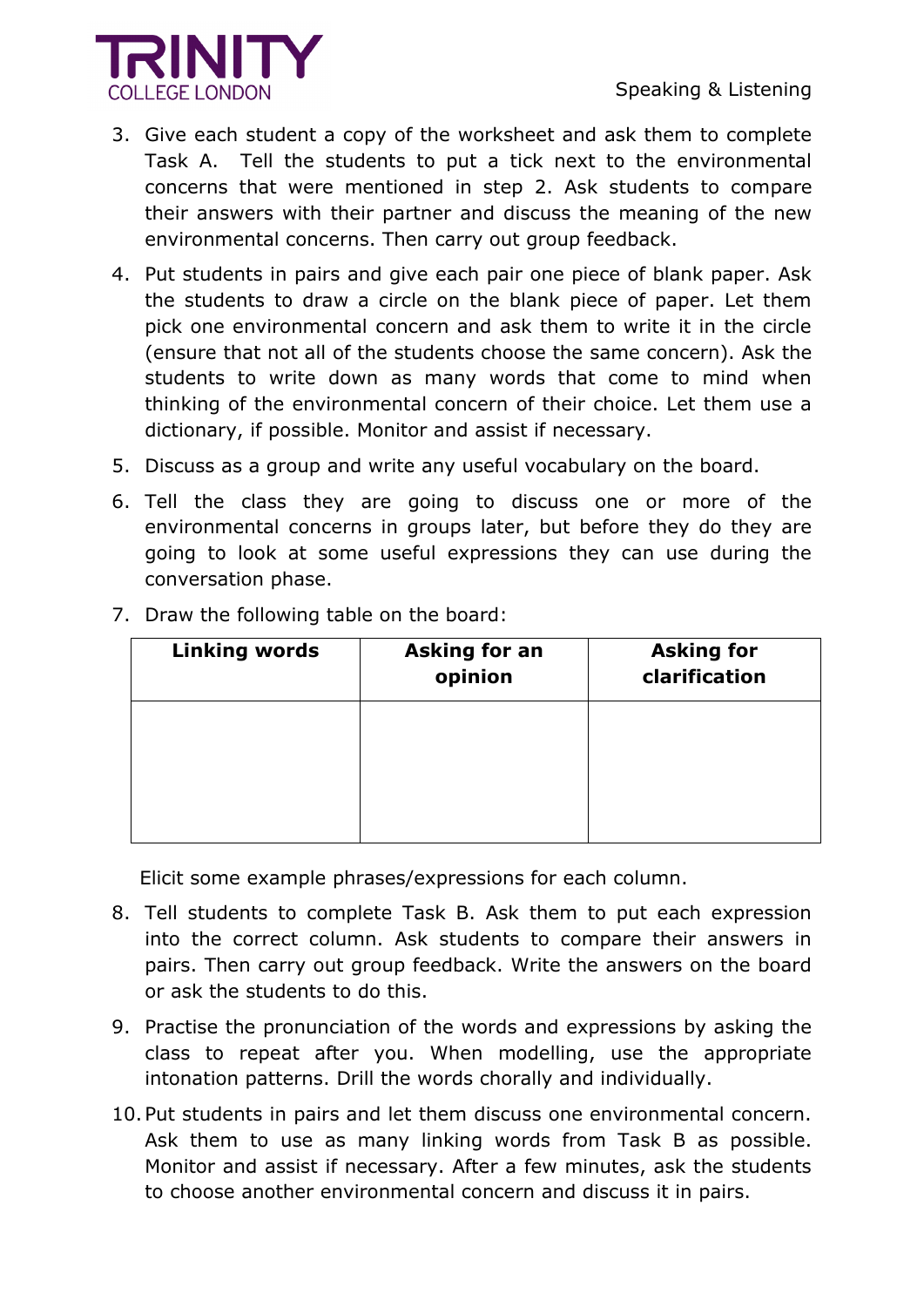

- 11.Put the students in new pairs and let them discuss a different environmental concern. Ask the students to use the linking words again from task B and encourage them to ask for each other's opinion using the expressions from task B. Monitor and write down any errors on the board. After 1-2 minutes stop the students and have one of the students ask the other for clarification using one of the expressions from task B.
- 12.Have a whole class discussion on one or more environmental concerns and mainly focus on content. Encourage students to ask for clarifications and opinions.
- 13.Now draw the students' attention to the errors that you have written up on the board. Ask the students to discuss in pairs what is wrong with the sentences or phrases and to correct them. Correct the errors as a group. Elicit the correct answer and the reason.

#### **Extension activity**

Ask the students to discuss in pairs the consequences for each environmental concern. Ask the students to discuss how they may be linked. For example, deforestation may be linked to species becoming extinct when they lose their natural habitat.

#### **Further support activity**

Allow students to talk about the same environmental concern when they change partners. This way they will repeat their ideas.

#### **After class**

Ask students to choose one environmental concern and let them use the Internet to find more about it. Ask the students to report back in the next class.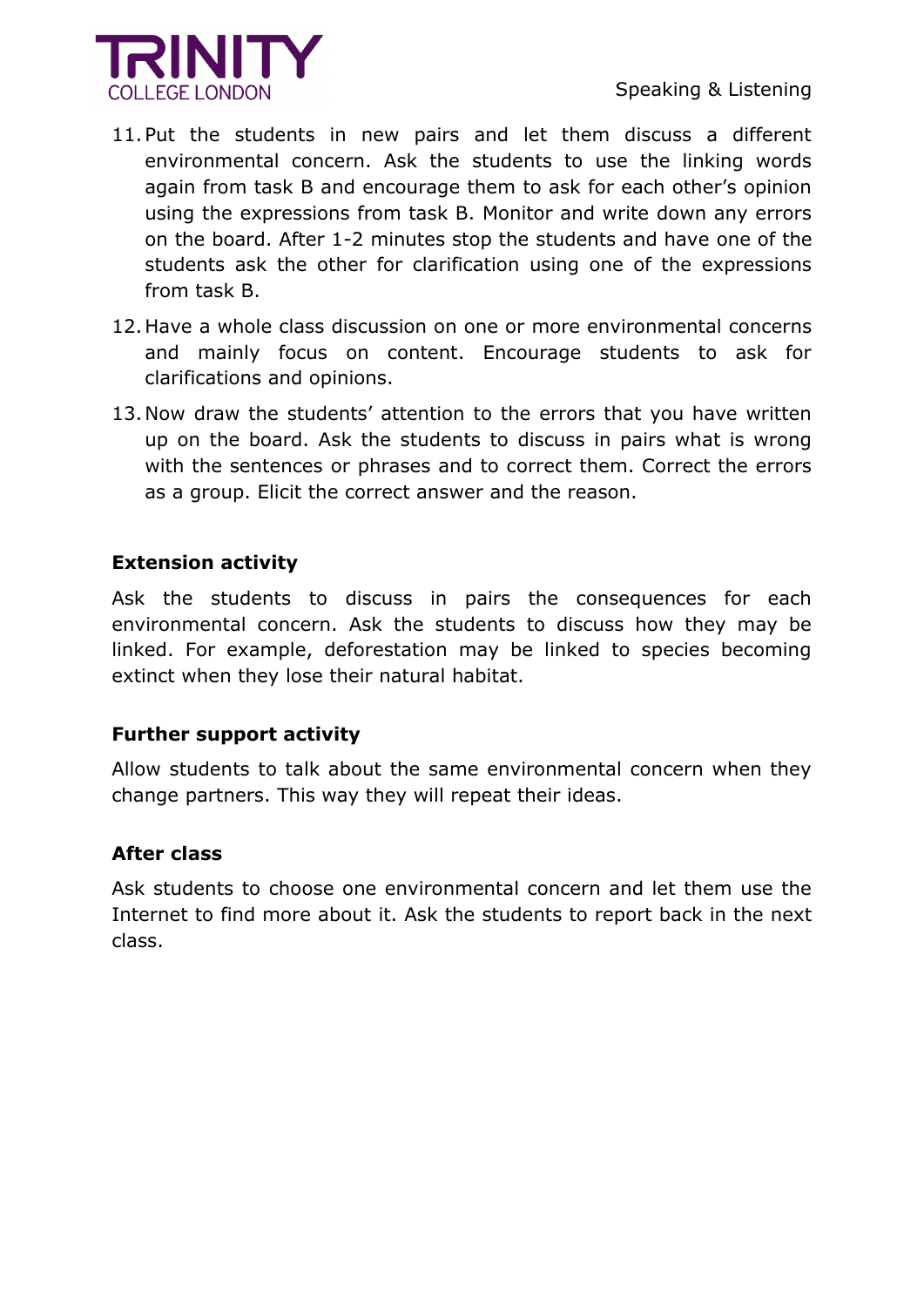

### **Student Worksheet**

## **Conversation Task: The Environment Concerns Us All**

A. **Put a tick () next to the environmental concerns that were mentioned in the discussion.** 

| <b>Environmental</b>   |  |
|------------------------|--|
| concerns               |  |
| global warming         |  |
| overfishing            |  |
| endangered species     |  |
| air pollution          |  |
| inefficient energy use |  |
| water pollution        |  |
| deforestation          |  |
| littering              |  |

### B. **Put the words and expressions in the right column.**

What's your opinion?, even though, So what you mean is…, Do you agree?, although, Are you saying that…, unless, however, And what do you think?

| <b>Linking words</b> | <b>Asking for an</b><br>opinion | <b>Asking for<br/>clarification</b> |
|----------------------|---------------------------------|-------------------------------------|
|                      |                                 |                                     |
|                      |                                 |                                     |
|                      |                                 |                                     |
|                      |                                 |                                     |
|                      |                                 |                                     |
|                      |                                 |                                     |
|                      |                                 |                                     |
|                      |                                 |                                     |